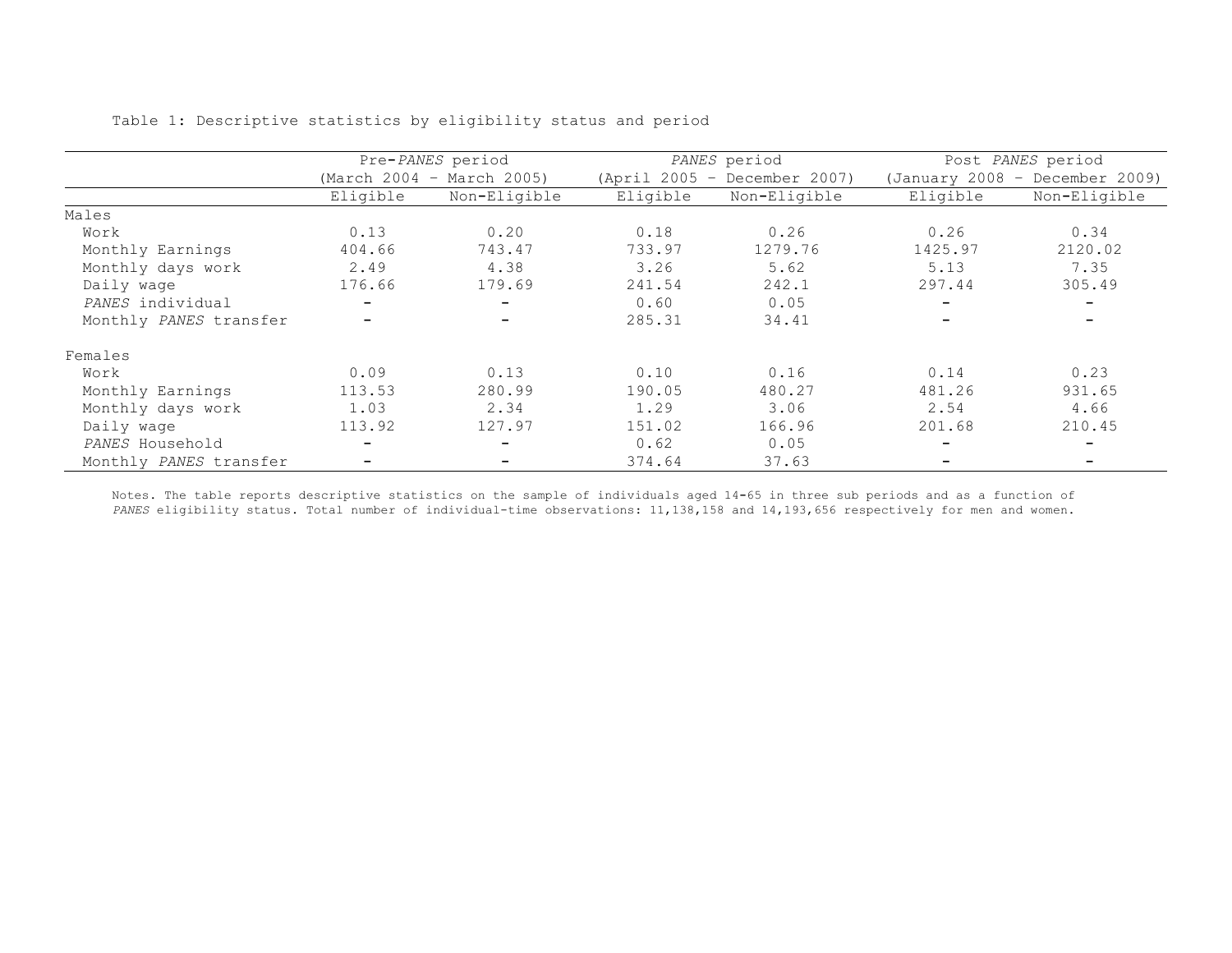## Table 2A: RD estimates of eligibility on earnings

| (1)           | (2)           | (3)           | (4)           | (5)           | (6)           | (7)           | (8)           | (9)          | (10)        | (11)         | (12)        | (13)         | (14)         | (15)         |
|---------------|---------------|---------------|---------------|---------------|---------------|---------------|---------------|--------------|-------------|--------------|-------------|--------------|--------------|--------------|
| ing_alljobs   | ing_alljobs   | ing alljobs   | ing alljobs   | ing_alljobs   | ing alljobs   | ing_alljobs   | ing_alljobs   | ing alljobs  | ing_alljobs | ing_alljobs  | ing_alljobs | ing_alljobs  | ing_alljobs  | ing_alljobs  |
| $-121.180***$ | 4.192         | $-121.924*$   | $-196.610**$  | $-257.280**$  | $-24.347$     | $-174.408**$  | $-201.689**$  | $-177.731$   | $-122.650$  | $-197.690*$  | $-57.775$   | $-122.076$   | $-274.986$   | $-274.986$   |
| (36.433)      | (53.118)      | (69.946)      | (87.050)      | (107.640)     | (49.537)      | (73.522)      | (101.118)     | (123.229)    | (149.862)   | (108.299)    | (161.193)   | (207.497)    | (252.986)    | (252.986)    |
| 2,443,932     | 2,443,932     | 2,443,932     | 2,443,932     | 2,443,932     | 1,271,246     | 1,271,246     | 1,271,246     | 1,271,246    | 1,271,246   | 241,357      | 241,357     | 241,357      | 241,357      | 241,357      |
| $-143.567***$ | $-98.590**$   | $-186.901***$ | $-184.860***$ | $-217.997***$ | $-104.812***$ | $-185.833***$ | $-200.250***$ | $-156.959*$  | $-64.015$   | $-161.838**$ | $-6.494$    | $-68.305$    | $-50.545$    | $-50.545$    |
| (28.209)      | (41.854)      | (54.587)      | (66.443)      | (80.921)      | (38.286)      | (55.075)      | (74.774)      | (91.759)     | (111.854)   | (79.590)     | (123.357)   | (171.582)    | (218.967)    | (218.967)    |
| 2,317,373     | 2,317,373     | 2,317,373     | 2,317,373     | 2,317,373     | 1,207,612     | 1,207,612     | 1,207,612     | 1,207,612    | 1,207,612   | 228,070      | 228,070     | 228,070      | 228,070      | 228,070      |
| $-92.675***$  | $-102.074***$ | $-109.385**$  | $-130.493**$  | $-224.999***$ | $-70.904**$   | $-145.259***$ | $-170.590**$  | $-165.973**$ | $-138.054$  | $-159.718**$ | $-122.641$  | $-319.578**$ | $-380.705**$ | $-380.705**$ |
| (24.767)      | (36.528)      | (47.710)      | (58.190)      | (71.493)      | (34.317)      | (50.215)      | (67.034)      | (82.481)     | (101.019)   | (72.754)     | (111.432)   | (147.472)    | (182.542)    | (182.542)    |
| 3,373,515     | 3,373,515     | 3,373,515     | 3,373,515     | 3,373,515     | 1,758,324     | 1,758,324     | 1,758,324     | 1,758,324    | 1,758,324   | 331,537      | 331,537     | 331,537      | 331,537      | 331,537      |
| $-6.636$      | 104.815***    | $-15.383$     | $-61.933$     | $-37.410$     | 49.718        | $-25.887$     | $-30.449$     | $-36.247$    | $-13.728$   | $-49.688$    | 48.202      | 116.757      | 16.276       | 16.276       |
| (25.675)      | (37.486)      | (49.682)      | (62.622)      | (75.709)      | (34.165)      | (51.484)      | (70.562)      | (86.148)     | (103.302)   | (75.650)     | (112.034)   | (143.672)    | (179.896)    | (179.896)    |
| 1,041,104     | 1,041,104     | 1,041,104     | 1,041,104     | 1,041,104     | 541,994       | 541,994       | 541,994       | 541,994      | 541,994     | 102,576      | 102,576     | 102,576      | 102,576      | 102,576      |
| ing_alljobs   | ing_alljobs   | ing_alljobs   | ing_alljobs   | ing_alljobs   | ing_alljobs   | ing_alljobs   | ing_alljobs   | ing_alljobs  | ing_alljobs | ing_alljobs  | ing_alljobs | ing_alljobs  | ing_alljobs  | ing_alljobs  |
| 28.367**      | $-21.113$     | $-9.613$      | $-91.590***$  | $-78.179**$   | 6.609         | $-78.702***$  | $-19.521$     | $-39.229$    | $-27.560$   | $-39.993$    | $-46.218$   | 13.505       | $-27.356$    | $-27.356$    |
| (11.523)      | (17.291)      | (23.094)      | (28.890)      | (34.268)      | (15.592)      | (23.870)      | (31.792)      | (39.144)     | (45.823)    | (35.667)     | (50.189)    | (69.910)     | (92.771)     | (92.771)     |
| 3,138,593     | 3,138,593     | 3,138,593     | 3,138,593     | 3,138,593     | 1,643,892     | 1,643,892     | 1,643,892     | 1,643,892    | 1,643,892   | 312,906      | 312,906     | 312,906      | 312,906      | 312,906      |
| 22.095**      | $-20.237$     | $-16.560$     | $-68.302**$   | $-53.656$     | 0.046         | $-64.791***$  | $-14.300$     | $-30.786$    | $-19.859$   | $-31.585$    | $-42.235$   | $-3.937$     | $-47.090$    | $-47.090$    |
| (11.254)      | (16.984)      | (22.751)      | (28.151)      | (33.506)      | (15.276)      | (23.325)      | (31.059)      | (38.379)     | (44.842)    | (35.143)     | (49.786)    | (70.198)     | (91.476)     | (91.476)     |
| 2,995,096     | 2,995,096     | 2,995,096     | 2,995,096     | 2,995,096     | 1,571,562     | 1,571,562     | 1,571,562     | 1,571,562    | 1,571,562   | 299,467      | 299,467     | 299,467      | 299,467      | 299,467      |
| $-3.391$      | $-19.767$     | $-23.378$     | $-62.187**$   | $-49.262$     | $-6.901$      | $-56.282***$  | $-27.720$     | $-27.971$    | $-11.210$   | $-38.492$    | 17.394      | 45.648       | 12.432       | 12.432       |
| (9.952)       | (15.155)      | (20.796)      | (26.397)      | (31.909)      | (13.873)      | (21.832)      | (29.720)      | (37.275)     | (44.342)    | (33.842)     | (49.378)    | (66.103)     | (83.749)     | (83.749)     |
| 4,383,116     | 4,383,116     | 4,383,116     | 4,383,116     | 4,383,116     | 2,298,831     | 2,298,831     | 2,298,831     | 2,298,831    | 2,298,831   | 437,589      | 437,589     | 437,589      | 437,589      | 437,589      |
| 33.177***     | 0.285         | 16.068        | $-30.520$     | $-25.564$     | 14.248        | $-19.745$     | 10.691        | $-16.205$    | $-17.962$   | $-3.806$     | $-58.702*$  | $-26.408$    | $-24.146$    | $-24.146$    |
| (8.540)       | (12.397)      | (16.261)      | (20.324)      | (24.003)      | (11.067)      | (16.664)      | (22.073)      | (27.570)     | (32.558)    | (25.275)     | (35.667)    | (47.665)     | (60.688)     | (60.688)     |
| 1,359,604     | 1,359,604     | 1,359,604     | 1,359,604     | 1,359,604     | 711,063       | 711,063       | 711,063       | 711,063      | 711,063     | 134,973      | 134,973     | 134,973      | 134,973      | 134,973      |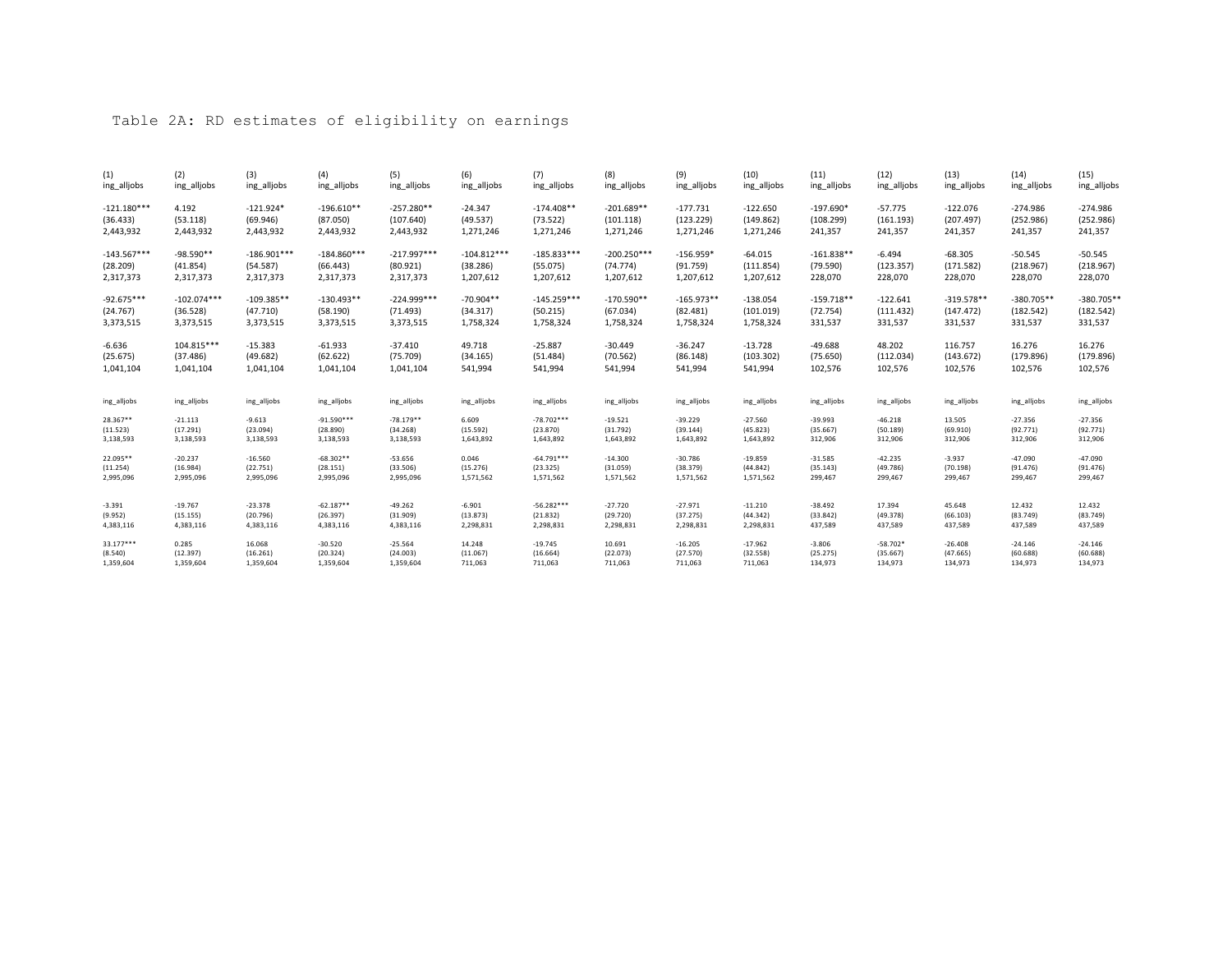|                              | Males       | Females |
|------------------------------|-------------|---------|
| Years of education           | $-0.116$    |         |
|                              | (0.298)     |         |
|                              | $2.649*$    |         |
| Age                          |             |         |
|                              | (1.477)     |         |
| Hot water                    | $-0.028$    |         |
|                              | (0.042)     |         |
| Hot shower                   | $-0.052$    |         |
|                              | (0.040)     |         |
| Cooker                       | $-0.070$    |         |
|                              | (0.076)     |         |
| Fridge                       | $-0.067$    |         |
|                              | (0.087)     |         |
| Freezer                      | $-0.014$    |         |
|                              | (0.018)     |         |
| Microwave                    | $-0.011$    |         |
|                              | (0.011)     |         |
| Dishwaher                    | 0.001       |         |
|                              | (0.003)     |         |
| Heating (built in walls)     | $-0.003$    |         |
|                              | (0.004)     |         |
| Heating (not built in-walls) | $-0.012$    |         |
|                              | (0.016)     |         |
| Washing machine              | $-0.039$    |         |
|                              | (0.030)     |         |
| TV                           | $-0.063$    |         |
|                              | (0.026)     |         |
| Cable TV                     | $-0.027$    |         |
|                              | (0.026)     |         |
| Video                        | $-0.029***$ |         |
|                              | (0.010)     |         |
| Pc                           | $-0.010*$   |         |
|                              | (0.006)     |         |
| Phone                        | $-0.077**$  |         |
|                              | (0.037)     |         |
| Car                          | 0.003       |         |
|                              | (0.011)     |         |
| Electircity                  | $-0.035$    |         |
|                              | (0.068)     |         |
| Piped water                  | $-0.039$    |         |
|                              | (0.074)     |         |
| Sewage                       | $-0.035$    |         |
|                              | (0.039)     |         |
| Number rooms                 | $-0.158$    |         |
|                              | (0.231)     |         |
| Number household members     | $-0.454$    |         |
|                              | (0.336)     |         |
| Number children              | $-0.136$    |         |
|                              | (0.127)     |         |
|                              |             |         |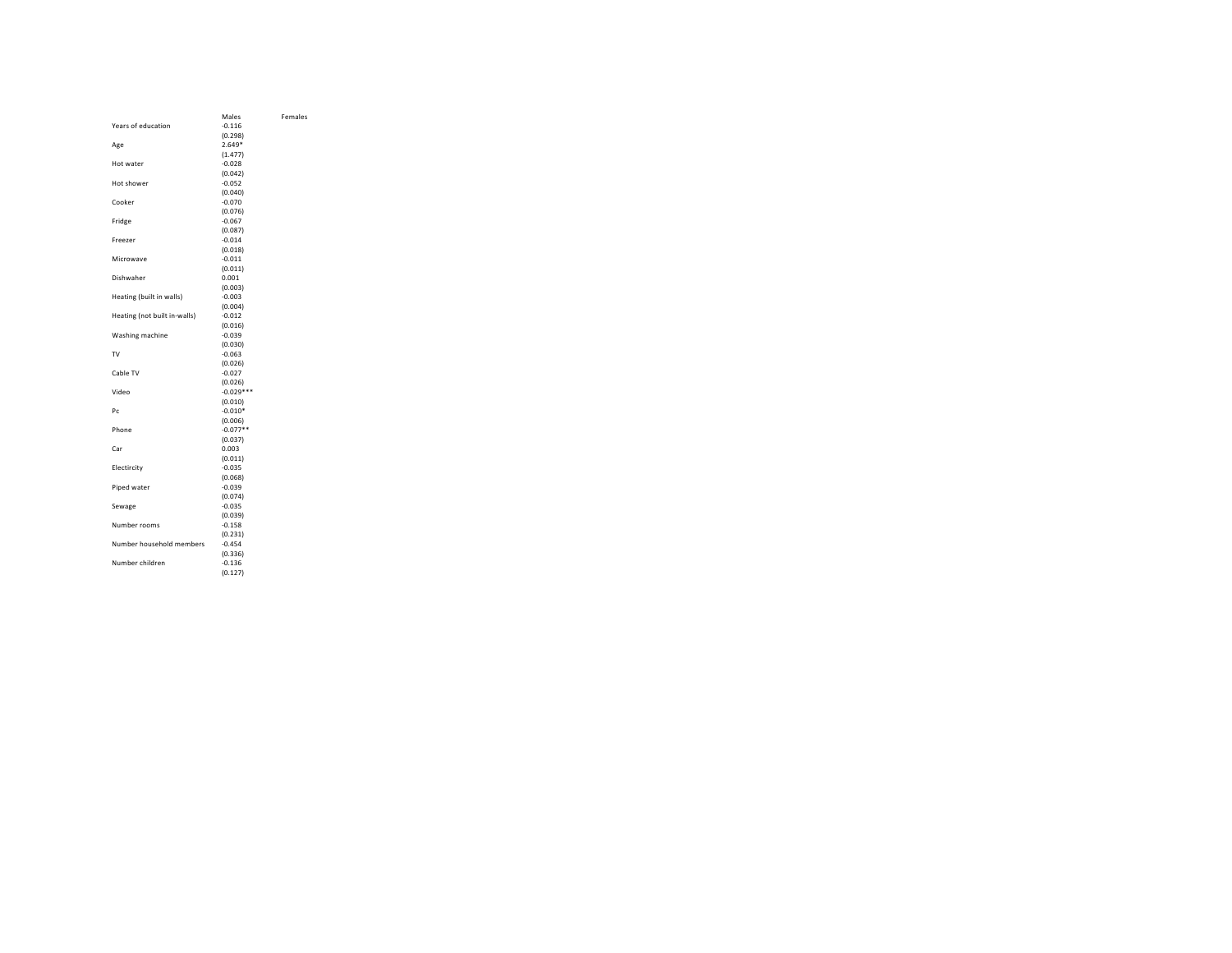Figure A1: Timing of *PANES*, program, social security and vital statistics data

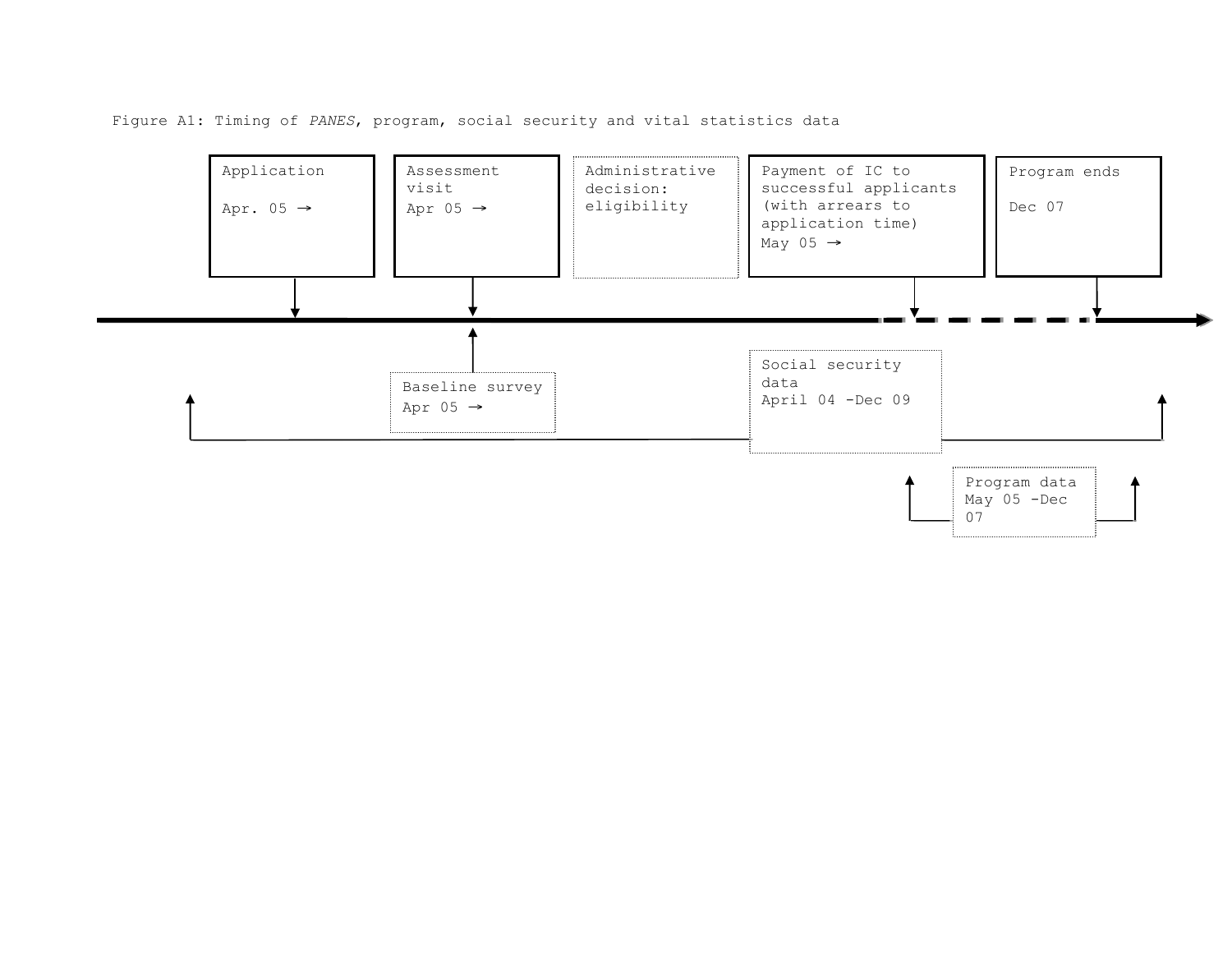Figure A2. Distribution of poverty score



Notes. The figure reports the pfd of the *PANES* score.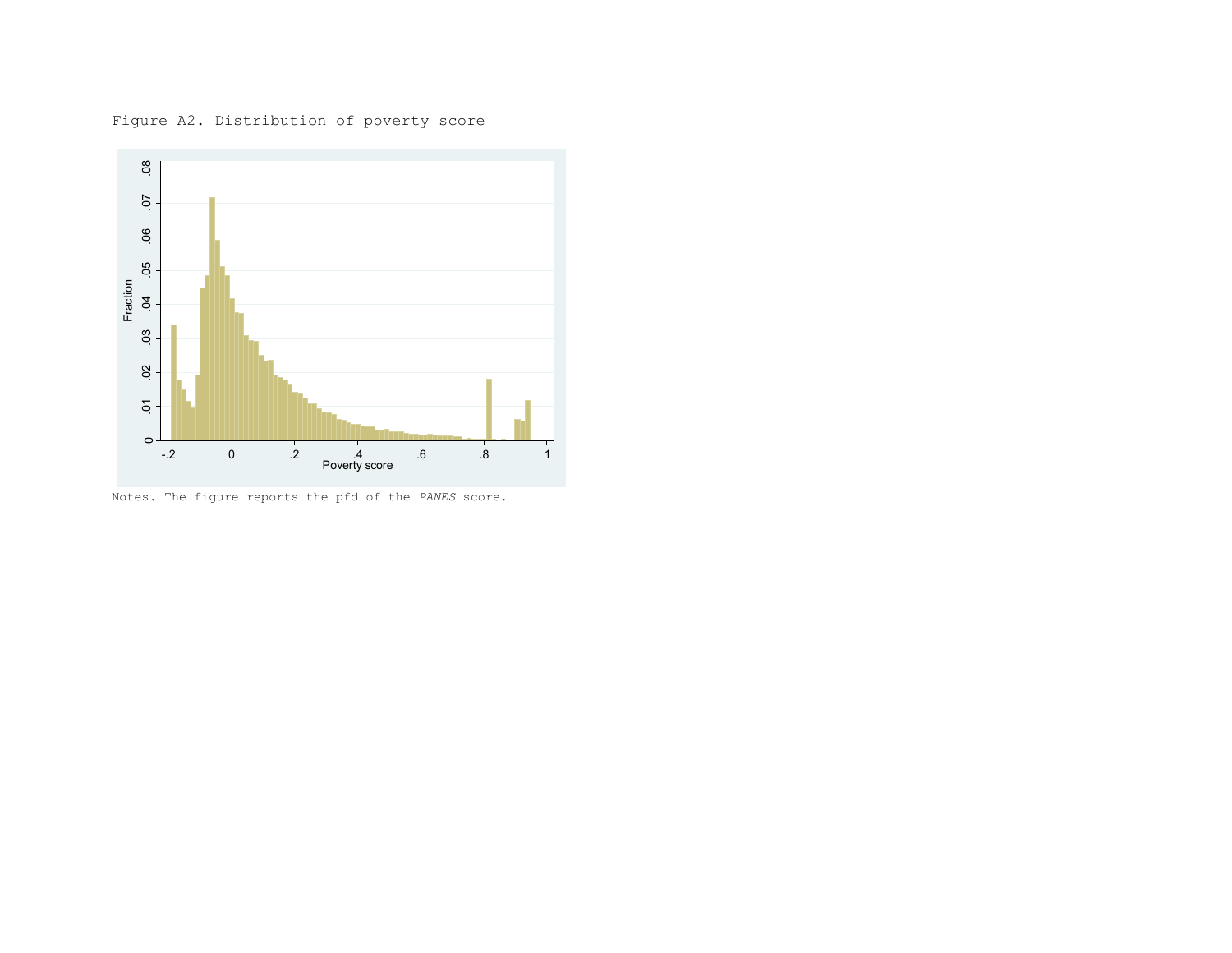| Benefits/Transfers     | Contributory | Characteristics and target population                                                       | Time period                                    |
|------------------------|--------------|---------------------------------------------------------------------------------------------|------------------------------------------------|
| Ingreso Ciudadano      | No           | PANES beneficiary population                                                                | Apr 2005- Dec. 2007                            |
| Unemployment insurance | Yes          | Up to 6 months of subsidy for dismissed formal                                              | Entire period-                                 |
|                        |              | workers                                                                                     | Reformed Feb. 2009                             |
| Maternity leave        | Yes          | 3 months of paid maternity leave for formal<br>workers                                      | Entire period                                  |
| Sickness benefits      | Yes          | Subsidy for formal workers on sick leave for                                                | Entire period                                  |
|                        |              | more than three days                                                                        |                                                |
| Child allowances       | Yes          | Allowances for formal workers with children                                                 | Entire period                                  |
| (contributory)         |              | under 18 years old                                                                          |                                                |
| Child allowances (non- | No           | Allowance for low-income families with children                                             | Entire period -                                |
| contributory)          |              | under 18 years old                                                                          | reformed in April<br>2008                      |
| Retirement pensions    | Yes          | Pensions for formal workers aged over 60 with 35                                            | Entire period                                  |
|                        |              | years of formal work (30 years since July 2009),                                            |                                                |
|                        |              | or aged over 70 with 15 years of formal work.                                               |                                                |
| Survivors' pensions    | Yes          | Retirement pensions for family members of a                                                 | Entire period                                  |
|                        |              | deceased formal worker.                                                                     |                                                |
| Old age pensions       | No           | Pension for people over 70 years old with low<br>income.                                    | Entire period -<br>reformed in January<br>2008 |
| Disability pensions    | No           | Pension for individuals from low income                                                     | Entire period                                  |
|                        |              | household with a disability that prevents them                                              |                                                |
|                        |              | from working                                                                                |                                                |
| Other non-contributory |              | Pension granted to individuals who have provided                                            | Varies depending on                            |
| pensions               |              | outstanding service to the country or to their                                              | the pension                                    |
|                        |              | immediate family members if they are in a                                                   |                                                |
|                        |              | situation of poverty.                                                                       |                                                |
|                        |              | Pension granted to the victims of imprisonment,                                             |                                                |
|                        |              | exile or dismissal during 1973-1985 or their                                                |                                                |
|                        |              | immediate relatives if deceased.                                                            |                                                |
| Tarjeta Alimentaria    | No           | Food card for PANES beneficiary households with                                             | Apr. 2006 -                                    |
|                        |              | children or pregnant women - extended later to                                              |                                                |
|                        |              | beneficiaries of Plan de Equidad                                                            |                                                |
| Trabajo por Uruguay    | No           | Up to 6 months of workfare (at twice the amount<br>of Ingreso Ciudadano) for selected PANES | Apr. 2005- Dec.                                |
|                        |              |                                                                                             | 2007 (UT from Jan.                             |
|                        |              | beneficiaries (replaced by Uruguay Trabaja in                                               | 2008)                                          |

Table A1: Summary of information in Social security and program administrative records